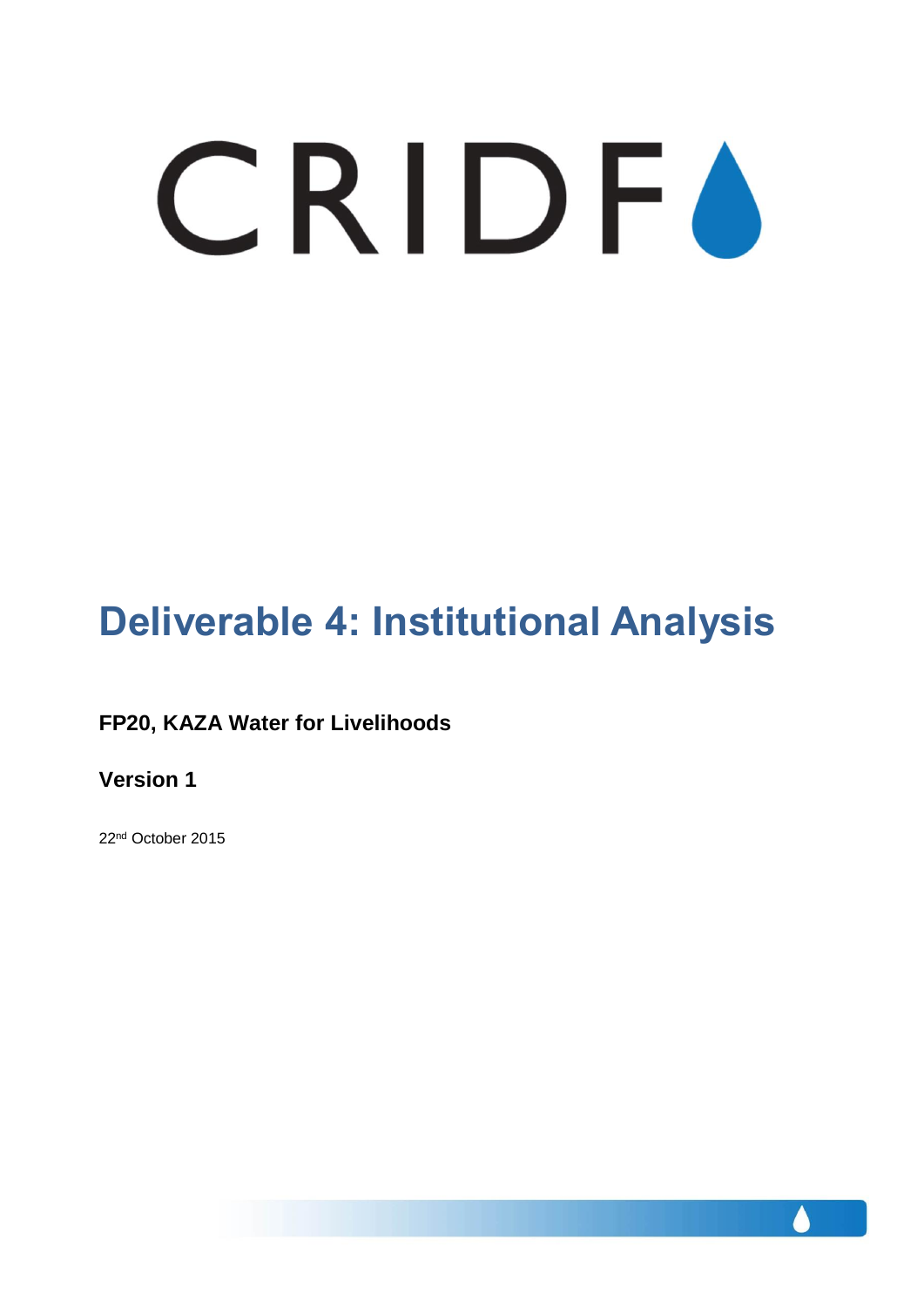## **CRIDFA**

**Version #:** 1 **Date:** 22nd October **Lead Author:** S. Turner **QA'd by:** R. Gillett

## **Disclaimer**

The British Government's Department for International Development (DFID) financed this work as part of the United Kingdom's aid programme. However, the views and recommendations contained in this report are those of the consultant, and DFID is not responsible for, or bound by the recommendations made.

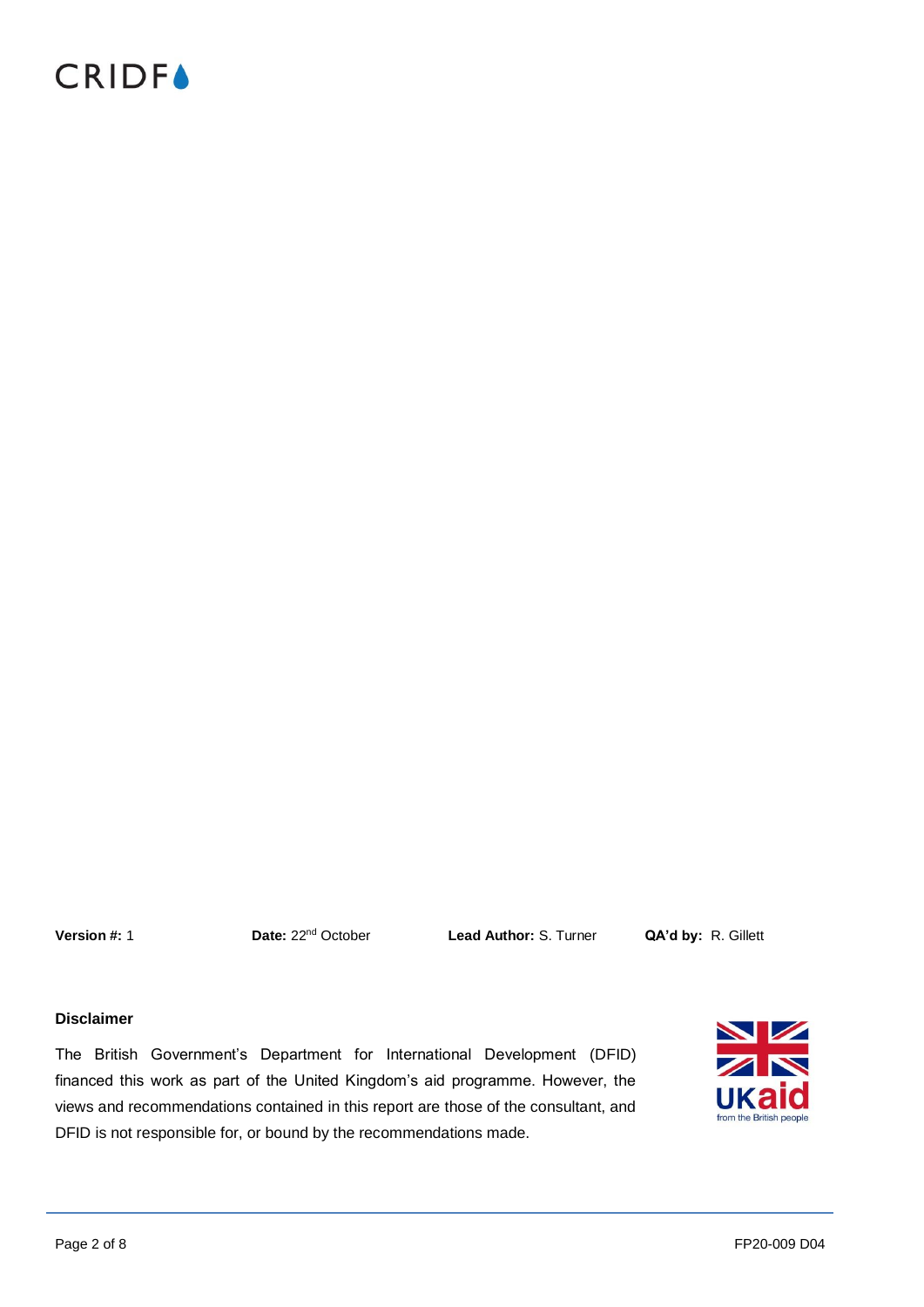

## List of Acronyms

| <b>Acronym</b>   | <b>Long-Form</b>                                      |
|------------------|-------------------------------------------------------|
| <b>CHC</b>       | <b>Community Health Club</b>                          |
| <b>CRIDF</b>     | Climate Resilient Infrastructure Development Facility |
| DA               | <b>District Administrator</b>                         |
| <b>DDC</b>       | <b>District Development Committee</b>                 |
| <b>DDF</b>       | <b>District Development Fund</b>                      |
| <b>DFID</b>      | Department for International Development              |
| <b>HRDC</b>      | Hwange Rural District Council                         |
| <b>KAZA TFCA</b> | Kavango Zambezi Transfrontier Conservation Area       |
| <b>MEWC</b>      | Ministry of Environment, Water and Culture            |
| <b>NGO</b>       | Non-governmental Organisation                         |
| <b>SADC</b>      | Southern African Development Community                |
| <b>UNICEF</b>    | <b>United Nations Children's Fund</b>                 |
| <b>WASH</b>      | Water Sanitation and Hygiene                          |
| <b>ZFU</b>       | Zimbabwe Farmer's Union                               |
| <b>ZPWMA</b>     | Zimbabwe Parks and Wildlife Management Authority      |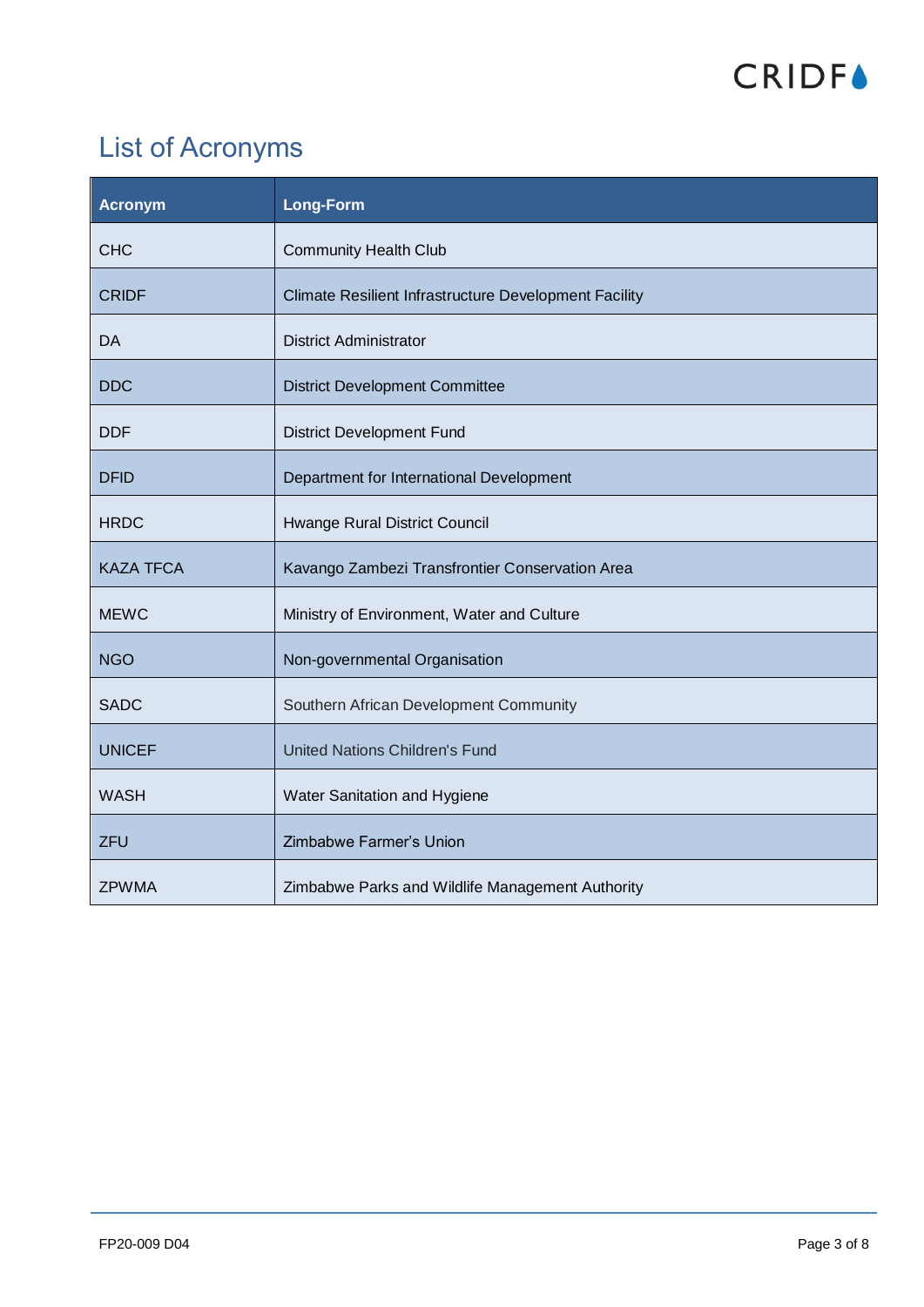

## KAZA Zimbabwe: Institutional Analysis

The **Kavango-Zambezi Transfrontier Conservation Area (KAZA TFCA)** is an initiative of five member states of SADC. Its activities in each of those countries thus have a SADC mandate and fall under the authority of the respective governments.

#### Water infrastructure, ancillary and administrative services

In Zimbabwe, the **Ministry of Environment, Water and Culture (MEWC)** is responsible for KAZA activities – and also for national water policy, standards and programmes. MEWC has delegated direct operational responsibility for KAZA activities to the **Zimbabwe Parks and Wildlife Management Authority (ZPWMA)**, whose area office is in Bulawayo (covering Matabeleland North and South), with local offices at Hwange National Park Main Camp (where a community relations officer is based) and Victoria Falls. The Hwange National Park was established in 1929 with an area of 14,650 km<sup>2</sup>. It is the largest park and game reserve in Zimbabwe. It lies on the main road between Bulawayo and the Victoria Falls near the project sites. Hwange National Park offers the lead for ZPWMA in co-ordination and engagement on developments affecting communities living adjacent to the park.

The **Zimbabwe National Water Authority** is responsible for regulation of all water use in the country. Hence it would ensure that farmers are issued with permits to draw water for irrigation purposes. It would also ensure that farmers are fully aware of the laws governing the use of water, particularly for irrigation purposes.

The **District Administrator (DA)** is the senior Government of Zimbabwe official in Hwange District. Local services are the responsibility of the **Hwange Rural District Council (HRDC)**, which has offices outside the town that are headed by a **Chief Executive Officer**. (The Hwange and Victoria Falls urban areas fall within Hwange District but have separate local government authorities.) The HRDC has a **Social Services Department** that is responsible, *inter alia*, for rural water supplies.

The **District Development Committee (DDC)**, chaired by the DA, has oversight of development initiatives in Hwange District. Its members were present at the endorsement meeting held in Hwange on 21 October 2015.

There is a **District Rural Water Supply Sub Committee** under the DDC with direct responsibility for this sector.

The **District Development Fund (DDF)** is a longstanding institution intended to undertake infrastructural development and maintenance. It remains the central source of technical capacity for rural water supplies in local government in Hwange district, and used to be capable of drilling and equipping boreholes. As its operating budget has been greatly reduced, it now has very little capacity for maintenance work, let alone construction of new infrastructure.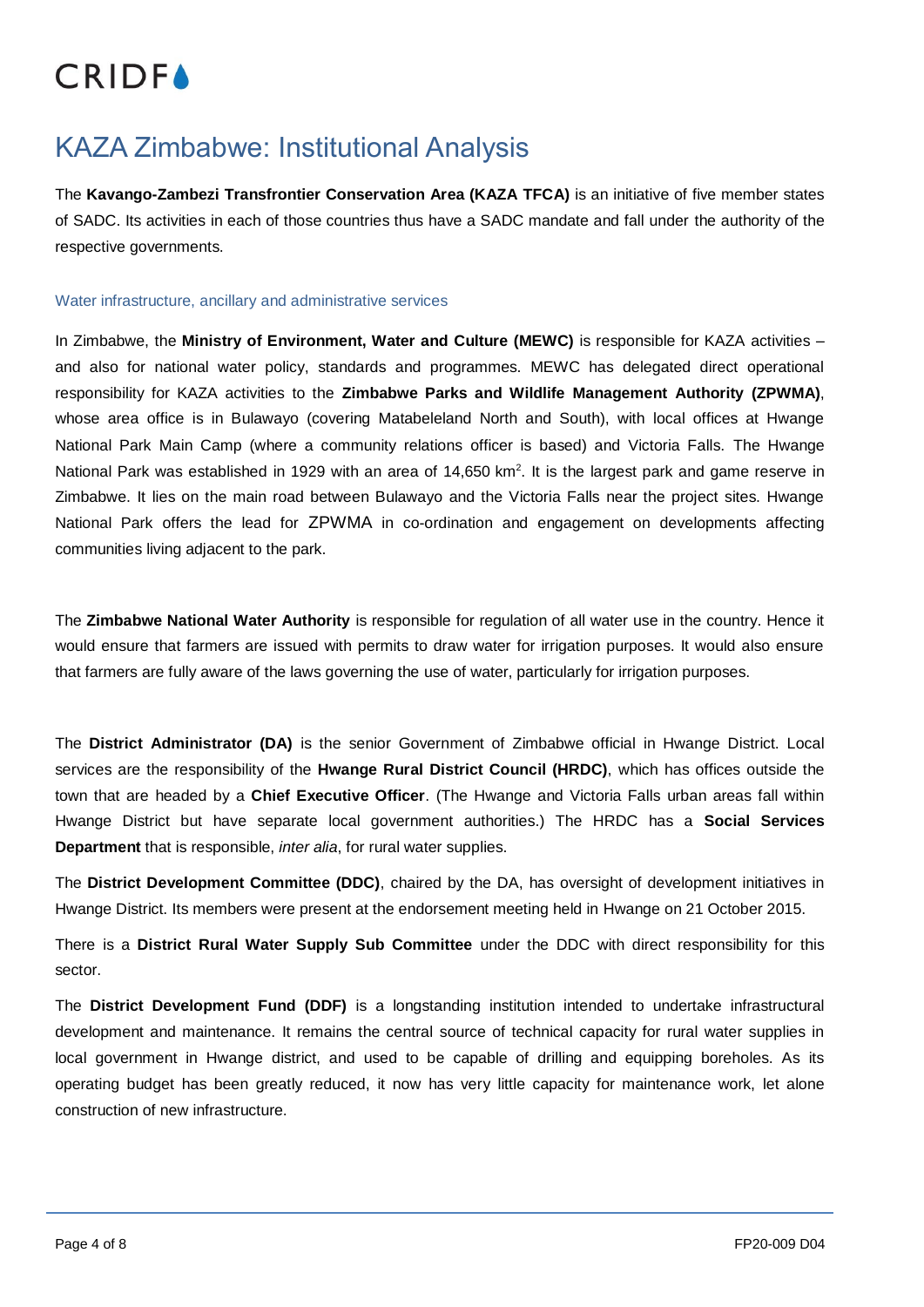## **CRIDEA**

The **coal mining industry** in Hwange district has earth moving and related equipment. The HRDC is sometimes able to arrange the services of this equipment at no, or reduced, cost: for example, the owners might just ask for fuel and a driver's allowance, if a road needs to be repaired.

Hwange District is divided into **wards** that elect **Councillors** to the HRDC. The HRDC plays a role in identifying and prioritising development projects in the district. The KAZA sites under discussion were identified through the HRDC. Mabale, one of the four wards within which the seven proposed KAZA-CRIDF water scheme sites are located, is represented by the **Chairperson of the HRDC**.

At community level, **chiefs and headmen** are still important leaders who should be consulted and engaged in local development initiatives. KAZA has been active in its engagement of Chief Dingani of Mabale ward, one of the most influential leaders in the area, during planning of the water schemes and other initiatives.

According to national water policy, each water point should have a **Water Point Committee**, with a constitution, that should be responsible for the operation and maintenance of the facility. The committee should collect a contribution from users – often set at ZAR 5/household/month –in order to cover operation and maintenance costs.

Water infrastructure installed by KAZA and CRIDF should therefore be handed over to these Water Point Committees, under the auspices of the HRDC. Future maintenance will depend on the efficiency and competence of the committees in collecting and managing user fees. In the current budgetary conditions of Zimbabwe, the ability of the DDF to provide maintenance support will be limited.

Informants confirm that the **Community Health Club (CHC)** approach has been officially adopted for the promotion of sanitation and hygiene in Hwange district. **DFID** is funding a programme for sanitation and hygiene in four wards in the district, through **UNICEF**, which provides technical supervision to the **Mvuramanzi Trust**, a leading water, sanitation and hygiene (WASH) NGO in Zimbabwe that implements the programme at community level. At that level, **Environmental Health Technicians** have been appointed to help facilitate the initiative. Households fund latrine construction themselves.

One of the four wards where Mvuramanzi is working is Mabale, where two of the proposed KAZA-CRIDF sites are located. The current UNICEF/Mvuramanzi programme is not operating in the other wards where KAZA-CRIDF sites are proposed. The chairperson of the HRDC stated that her ward, Mabale, has been declared Open Defecation Free (ODF). In total, about six villages have achieved ODF status so far in the Mvuramanzi programme area. The target is to achieve ODF throughout those wards.

A potential strategy for the KAZA-CRIDF initiative would be to secure funding for Mvuramanzi to extend the current CHC WASH programme to the other three wards where proposed KAZA-CRIDF water schemes are located.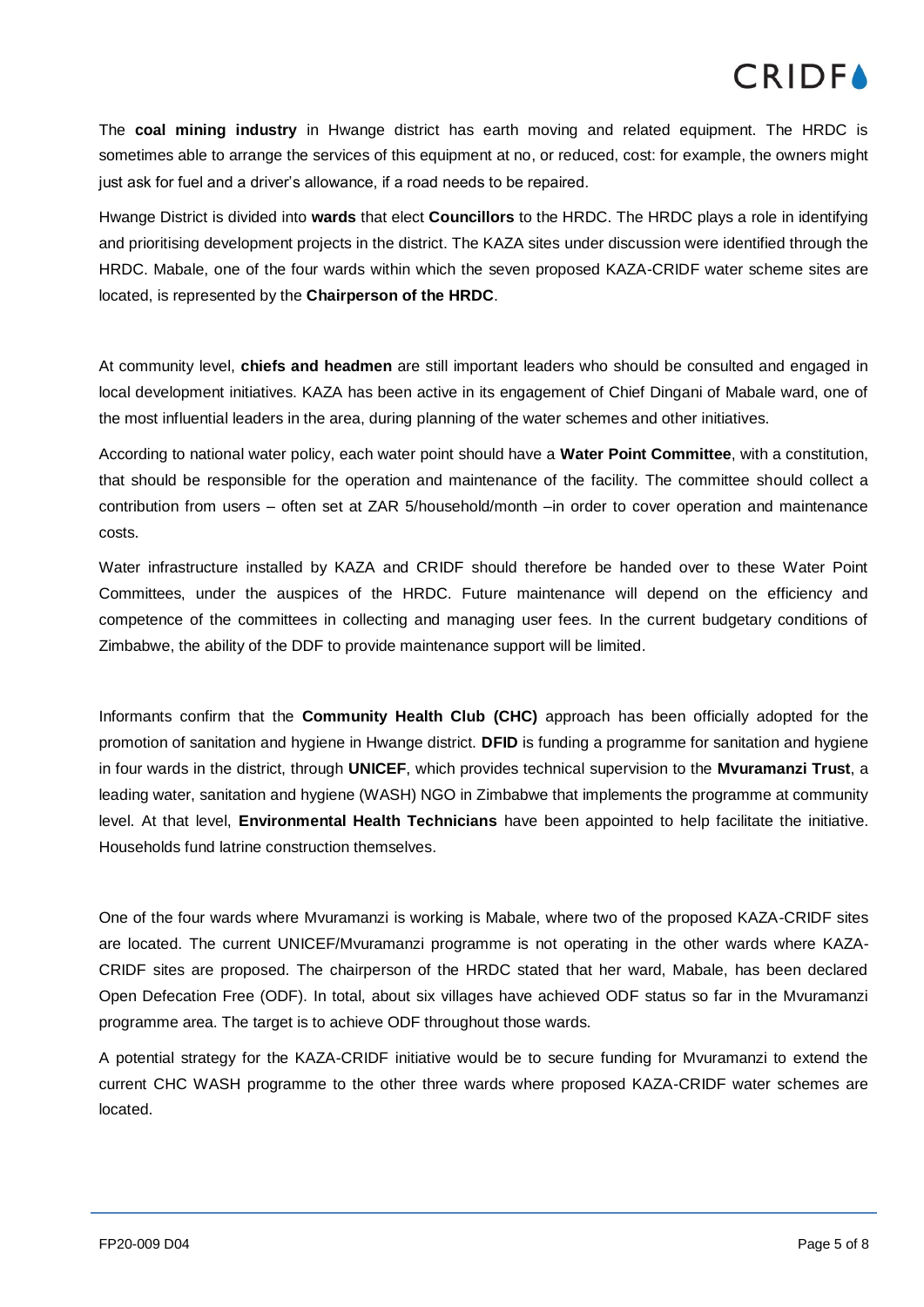## **CRIDEA**

In Hwange district, the public sector is involved in providing support services for the water and sanitation as well as the agricultural sectors at various levels of intensity as detailed in the following sections.

#### Extension services

#### **The Department of Agriculture and Extension (AGRITEX)**

This is a long-established organisation that has operated under various names with the role of providing technical advice to farmers in agricultural practice. Field extension workers are stationed within or near project areas. Their role is to facilitate imparting of knowledge, skills and attitudes that promote best practices in farming. During the field visits and site inspections, interviews were held and contact was made with the department of Agritex responsible for providing extension services in the area.

It is important from a gender perspective that water management is mainstreamed across genders, and so it is encouraging that the responsible extension workers in three of the wards are female. The capacity of Agritex to deliver is compromised financially, negatively impacting operations due to lack of office and field equipment and lack of operational budgets.

#### **Department of Irrigation**

Both farmers and extension workers need to have knowledge and skills in irrigation. The Department of Irrigation has a role to ensure that training in relevant aspects of irrigation is given to extension workers and farmers. They will also follow up on repairs and maintenance. They will monitor water use efficiency and offer technical assistance on general aspects of water management and irrigation management.

## **Department of Livestock Production**

Provides support for livestock production activities. In Hwange, livestock complements crop production. Livestock also provides draft power and eases labour demand during land preparation.

## **Department of Agricultural Engineering**

This Department's role is to train extension workers in conservation of soil and water, as well as in tillage techniques and farm machinery and post-harvest technology, and to provide requisite back up services that would facilitate adoption by farmers. There are no personnel on the ground for this department. Support must be provided through Agritex

## **Zimbabwe Farmers' Union (ZFU)**

Most of the farmers in the project areas are members of this organisation. The Union's role is to represent farmers and articulate their needs at different fora. The envisaged role of the Union in the project areas will be to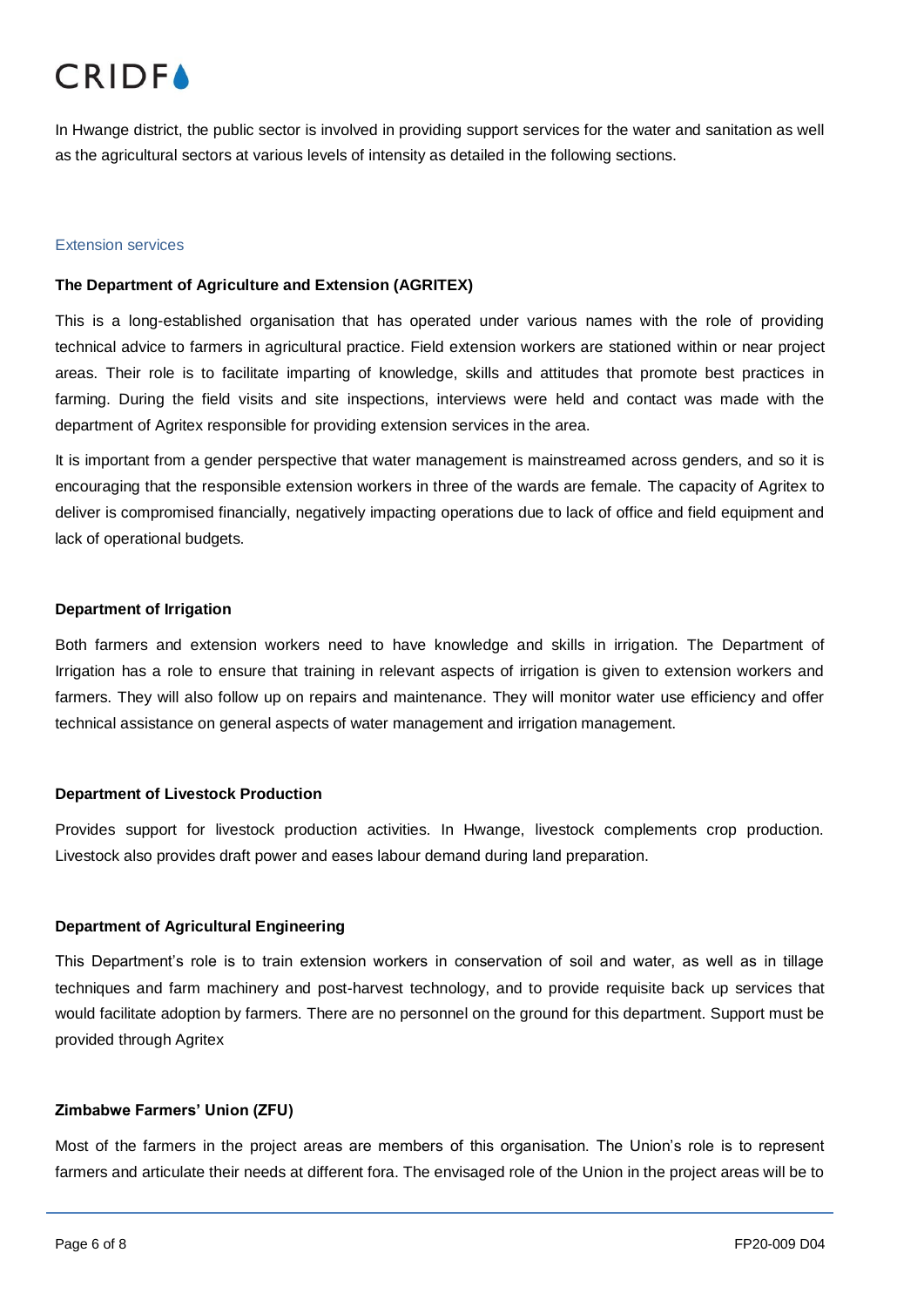

mobilise and train farmers on group formation, cohesion and maintenance, and to advocate policies favourable for this sector.